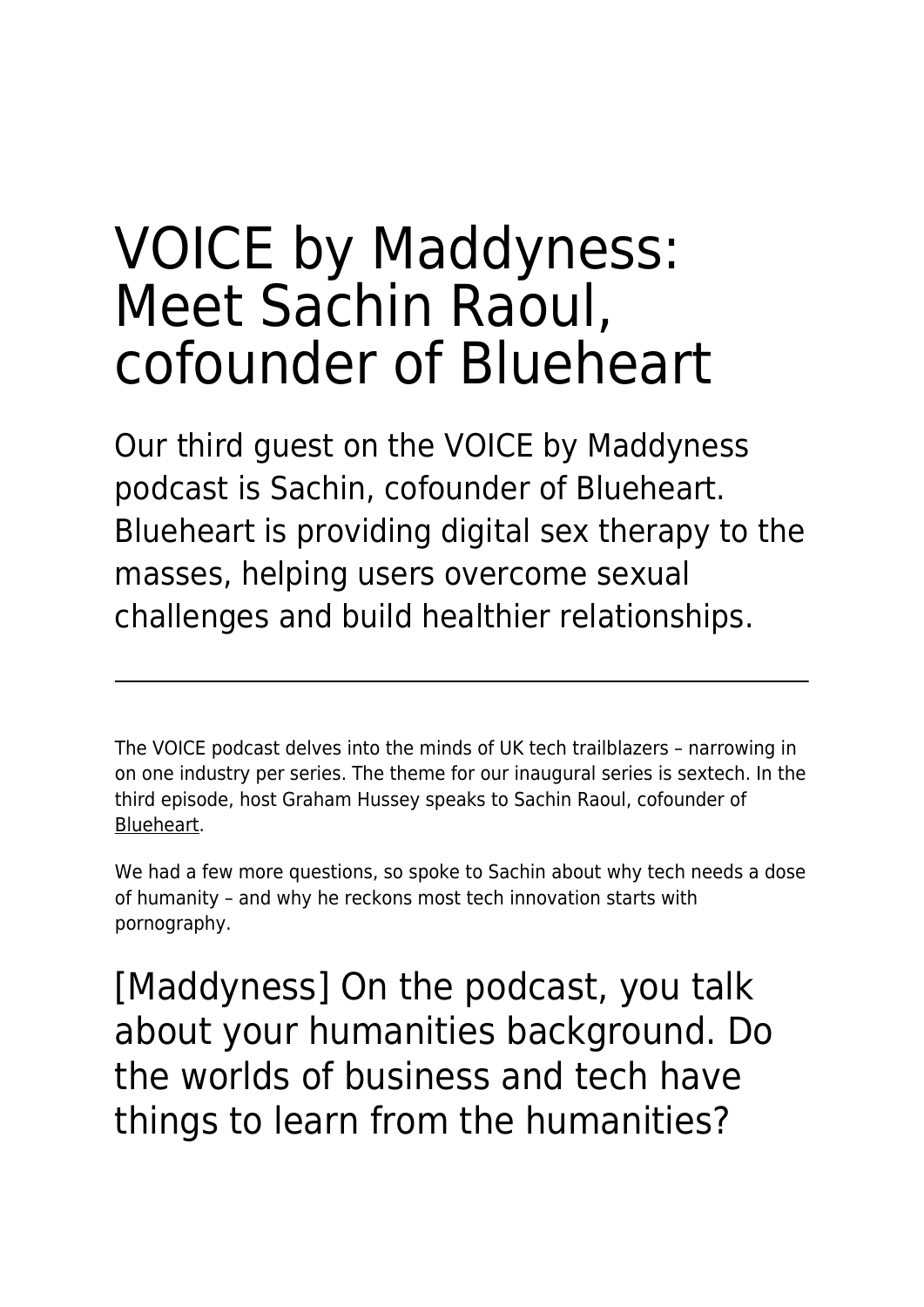## What kind of skills can, say, history graduates bring to the table?

[Sachin] When there's a big prize, there's going to be a lot of players to compete against. Becoming a professional footballer is a lot more competitive than becoming a professional handball player. In today's world, tech is probably the most competitive market out there. It's why developers are paid so much and why 'tech' and 'billionaire' often enter the party side by side. That means your ideas need to be off the charts original and coming up with a hyper-growth idea is no easy task because all the obvious ones are taken.

This means the most crucial skill for great entrepreneurs is their ability to see ideas that nobody else can. This is where the humanities comes in.

> To be a great student of history, you have to look at the same body of evidence thousands of others have seen before you and piece together a novel picture. You're taught to think critically and tear down the arguments of revered historians that came before you and who spent their lives on the topic.

To achieve success, both history students and entrepreneurs have to ask the same question, "What is everyone else missing?".

Your task is to see what others are not, because they fail to look there in the first place. Or cannot, because they lack the imagination. Students of humanities are forced to look where others aren't, and that gets you half the way there. The rest is up to your imagination.

## Could you talk through any research on sex therapy and digital therapy that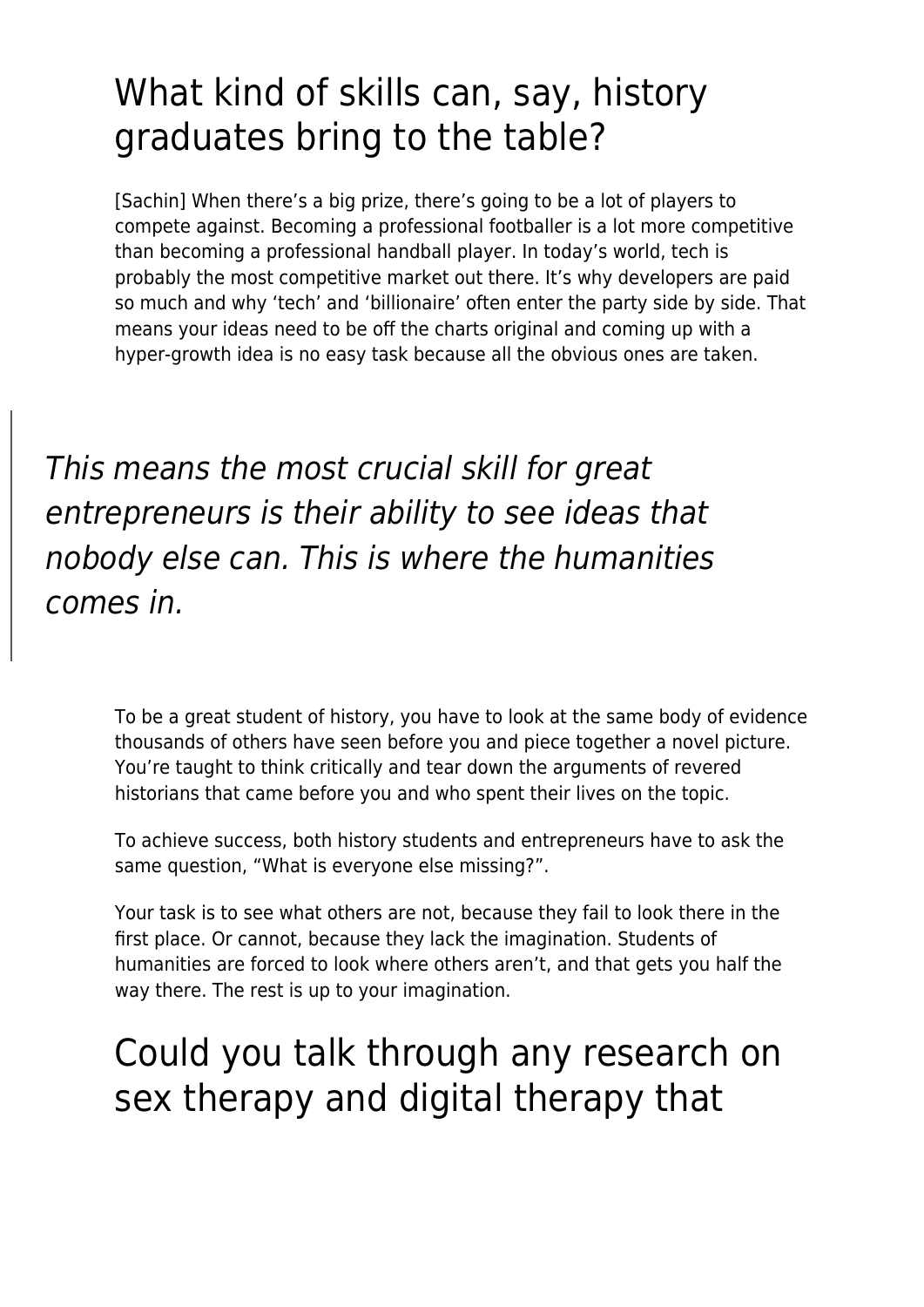### backs up what you're doing with Blueheart?

What we're doing is so novel that we have to look at the research behind sex therapy and digital therapy separately.

For the sex therapy side, there are techniques that have been practised for over 50 years, such as Sensate Focus. These have been refined since their inception – by Masters and Johnson. Their effectiveness has been shown in clinical and non-clinical settings time and time again for the past five decades.

As for digital therapy, this is a much newer area of discovery. There have been studies run on the effectiveness of digital therapy in helping people cope with mild to moderate forms of depression. The team behind Woebot was one of the first to prove this.

There's also been a range of studies now showing the same delivery for schizophrenia, stress and anxiety. However, the best example of digital therapy in action is the rise of meditation apps, which have taken the world by storm. They've proved that content delivered through mobile applications can have a huge therapeutic impact on one's mental health.

### Post lockdown, do you anticipate any changes in the kind of sex therapy being sought by people? What do you foresee for the future of sextech in general?

As the world becomes more connected and internet connectivity and speed continues to improve rapidly, we can expect a lot more long distance, digital relationships. People who spend huge parts of their relationship online.

As that becomes more and more popular, people are going to turn their energy towards services that not only allow them to have sex over long-distance, but do so with privacy and security.

I wouldn't be surprised if the biggest success in the